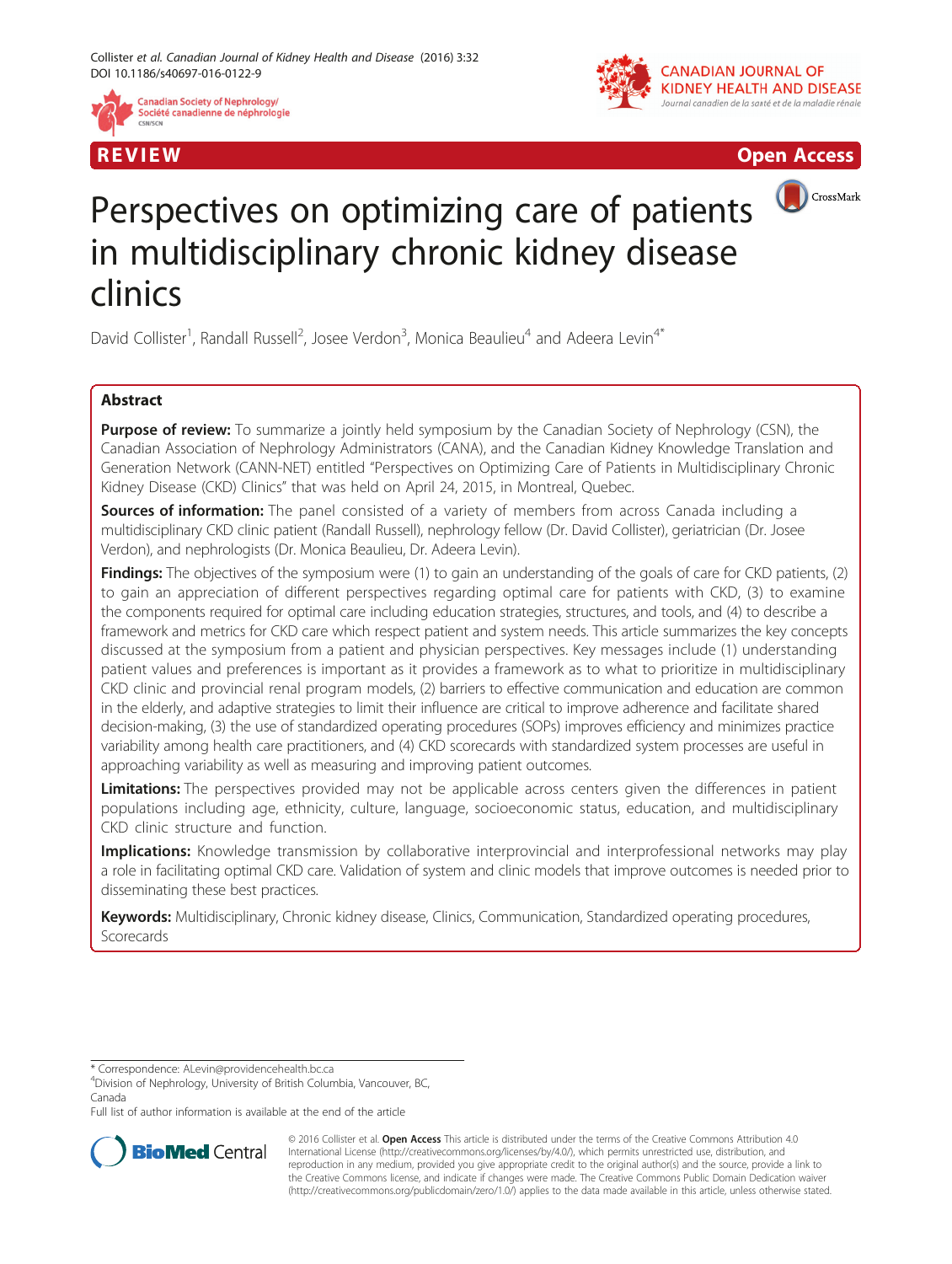# Abrégé

Objectif de la revue: Cette revue se veut une récapitulation des thèmes abordés lors du colloque intitulé « Perspectives on Optimizing Care of Patients in Multidisciplinary Chronic Kidney Disease Clinics ». Ce colloque organisé conjointement par la Société Canadienne de Néphrologie, la Canadian Association of Nephrology Administrators (CANA) et la Canadian Kidney Knowledge Translation and Generation Network (CANN-NET), s'est tenu le 24 avril 2015 à Montréal, au Canada.

Sources: Cette table ronde réunissait des membres provenant de partout au Canada. Les intervenants invités à discuter lors de ce colloque comptaient un patient fréquentant une clinique multidisciplinaire en suivi des maladies rénales chroniques (Randall Russell) un chercheur boursier en néphrologie (Dr David Collister), une gériatre (Dre Josée Verdon) et deux néphrologues (Dre Monica Beaulieu et Dre Adeera Levin).

Observations: Ce colloque visait plusieurs objectifs. D'abord on voulait se faire une meilleure idée des objectifs fixés en matière de soins offerts aux patients souffrant d'IRC. On a ensuite tenté de faire le portrait des différents points de vue en matière de soins optimaux à prodiguer aux patients atteints d'IRC et se pencher sur les éléments requis pour y arriver, notamment les structures et outils nécessaires, et les méthodes pédagogiques à favoriser. Finalement, ce colloque visait à définir un cadre et des paramètres de soins en IRC qui respectent les besoins des patients et du système de santé. Le présent article résume les concepts-clés discutés lors de ce colloque du point de vue du médecin traitant, mais également de celui d'un patient atteint d'IRC.

Les messages-clés abordés incluent les observations suivantes:

1) Il est important de tenir compte des valeurs et des préférences du patient dans l'établissement des priorités des cliniques multidisciplinaires et des modèles de programmes provinciaux en IRC.

2) On constate que les obstacles à une communication et à un enseignement efficaces sont fréquents chez les patients âgés. Ainsi les stratégies adaptatives limitant leur influence sont cruciales pour améliorer l'adhésion du patient au traitement et faciliter la prise de décision conjointe.

3) On observe que l'usage de procédures opérationnelles normalisées améliore l'efficacité et minimise la variabilité dans la pratique chez les professionnels de la santé.

4) Les fiches d'évaluation en IRC doublées d'une uniformisation des systèmes et des procédés, sont utiles pour aborder le traitement de la variabilité tout autant que pour mesurer et améliorer les résultats pour les patients.

Limites de l'étude: Les points de vue exprimés peuvent ne pas s'appliquer dans tous les centres de soins compte tenu des différences appréciables parmi les patients souffrant d'IRC. Ces différences incluent notamment l'âge l'origine ethnique, les différences culturelles, la langue parlée, le statut socio-économique, le niveau de scolarité, de même que la structure et les fonctions de la clinique multidisciplinaire de suivi en IRC fréquentée par le patient.

Conclusion: La transmission des connaissances par l'entremise d'un réseau interprovincial et interprofessionnel de collaboration pourrait contribuer à faciliter l'administration de soins optimaux en IRC. Une validation du système et des modèles cliniques permettant l'amélioration des résultats pour les patients est requise préalablement à la diffusion de ces pratiques exemplaires.

# What was known before

Multidisciplinary CKD clinics improve patient outcomes, but there is variability in clinic structure and function across Canada. Exploring optimal CKD patient care practices from the patient, physician, and provincial renal program perspective is important in the development of multidisciplinary CKD clinics and to identify what practices are effective in improving outcomes.

## What this adds

Incorporating patient values and preferences, employing effective communication and education strategies, adopting SOPs, and utilizing CKD scorecards are all practices

that are valuable in improving the care of patients in multidisciplinary CKD clinic settings.

## Background

CKD is a global public health concern that is increasing in incidence and prevalence. It is estimated that 15 % of Canadians have CKD [\[1](#page-5-0)], and this epidemic is driven by the elderly with significant comorbidities [[2\]](#page-5-0). There is a degree of variability in disease burden across Canada. The care of the CKD population is complex and requires many interactions between the patient, family, primary care provider, and multidisciplinary CKD clinic team as well as several inpatient and outpatient services. Optimal care is generally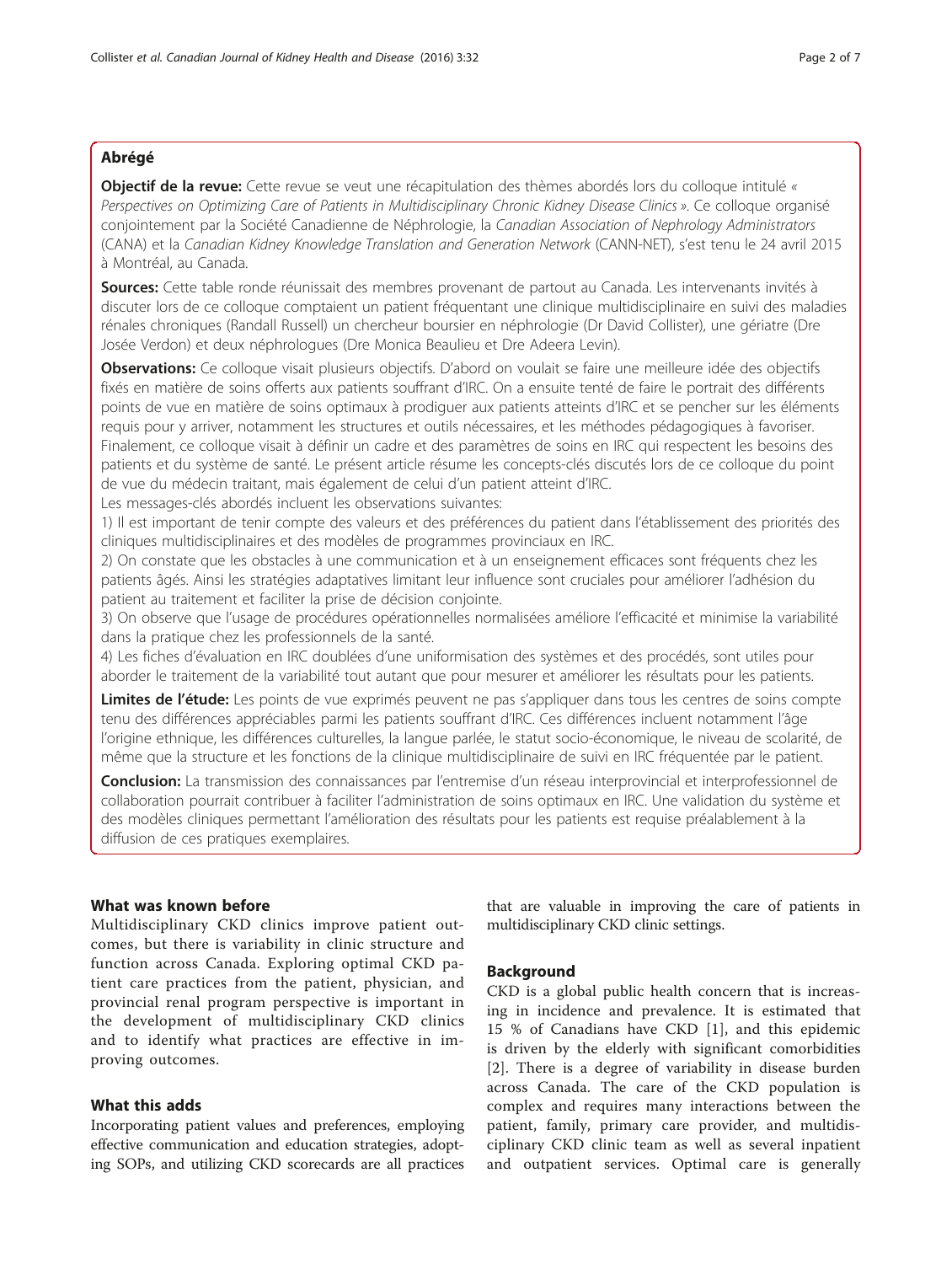defined as care that leads to the best outcomes for the individual, population, and society; it is the goal of any health care system. However, patient-centered outcomes such as engagement, symptom control, and satisfaction may not necessarily align with the physician-centric priorities of slowing the progression of CKD, achieving clinical targets, and improving morbidity and mortality [[3, 4](#page-5-0)]. Regardless, clinicians strive to deliver effective and efficient care with the goals of identifying, risk stratifying, educating, and managing patients with CKD with appropriate preparation and transition to end-stage renal disease (ESRD) with renal replacement therapy (RRT: dialysis or transplantation) or conservative therapy. The concept of shared decision-making [[5\]](#page-5-0) has gained acceptance in most clinical jurisdictions in this regard.

## Review

## Patient values and perspectives

Understanding patient values and exploring their perspectives are critical to caring for the CKD population [\[6](#page-5-0)–[8\]](#page-5-0). Randall Russell provided a contextual framework by sharing his personal journey as a CKD patient transitioning from his primary nephrologist in the community to the Progressive Renal Insufficiency Clinic at The Ottawa Hospital. Initially, he felt anxiety regarding his illness trajectory and the transition between clinic models but ultimately viewed the experience as motivating and empowering. His priorities as a CKD patient include continuity through longitudinal care, accessibility, and the sense of support from all members of the multidisciplinary team. He values autonomy in decision-making [[9](#page-5-0)] and acquiring knowledge [\[10](#page-5-0)] through renal education with clear and comprehensive information. The availability of the multidisciplinary team members outside of clinic appointments is also important to him. Lastly, he shared his gratefulness for healthcare engagement in improving CKD care [\[11](#page-5-0)] and encouraged the active participation of all CKD patients in their care. However, he may not be representative of the entire Canadian CKD population given its diversity in age, ethnicity, culture, language, socioeconomic status and education. Tong et al [[12\]](#page-5-0) identified 5 themes in CKD patient preferences and experiences including personal meaning of CKD, managing and monitoring health, lifestyle consequences, family impact and informal support structures. 5 other themes emerged in adolescents and young adults [[13](#page-5-0)] including inferiority, insecurity, injustice, resilience and adjustment mentality. In the elderly [[14\]](#page-5-0), there is shock about a diagnosis, uncertainty about disease progression and a lack of preparation for living with dialysis. Thus, individualizing care by exploring the patient's values and perspectives is important in improving their well-being and satisfaction.

## Principles of care models for older adults

The principles of care models designed for the elderly have relevance to the CKD population given that a significant portion of this population is considered elderly from an aging or biologic perspective [\[2, 15, 16\]](#page-5-0). Normal aging affects senses (vision, hearing, touch, reaction) and functions (cognition, spatial orientation, motor coordination, mobility, work rate, working memory, executive function, motor coordination and mobility) [[17\]](#page-5-0), which may create barriers to communication and education. Screening for sensory deficits [\[18, 19\]](#page-5-0), intervening with hearing or visual aids, and using other techniques (adequate lighting, appropriate sized print, adequate voice intensity, multimodal cues) may attenuate these barriers. Mood disorders [[20](#page-5-0), [21](#page-5-0)] and cognitive impairment are common in CKD [[22](#page-5-0), [23\]](#page-5-0) patients and the elderly. Thus, formally screening for anxiety, depression [[24\]](#page-5-0) and cognitive impairment [\[25](#page-5-0)] on a routine basis (or alternatively if a threshold pre-test probability exists) may be valuable, as these conditions may negatively impact patient interaction and ability to retain information presented. Compliance can be improved by simplifying instructions, reinforcing behavior on a regular basis and by checking/rechecking comprehension. Involving a caregiver in all clinic visits is also crucial to corroborate illness trajectory and may improve adherence. As cognitive functions such attention, concentration, comprehension and retention may be impaired, strategies to enhance communication are frequently necessary. These may include the use of direct, concrete and actional language as well as "right branching" sentences (see Table [1\)](#page-3-0). Information should be broken down into simple elements with each explained separately using techniques to ensure attention and retention of information such as "teach-back", utilizing multiple senses (e.g. oral and written instructions), and the repetition of concepts over many sessions [[26](#page-5-0), [27](#page-6-0)]. Ideally, education sessions should last less than 15 minutes and only address 3-5 points at a time to maximize concentration and retention. Renal education should also be individually tailored in format, length, frequency, and size (group vs. individual) using a patient-centered approach addressing feasibility and acceptability. Lastly, deficits in health literacy are common in the CKD population [[28](#page-6-0)] so clinicians must be sensitive with their use of language complexity and terminology in all forms of communication [\[29](#page-6-0)]. Given the diversity of the CKD population across Canada, a tailored approach to these principles of care are needed to promote health literacy, learning and understanding, As Canada is a multilingual country, translators should be available during clinic visits and if not,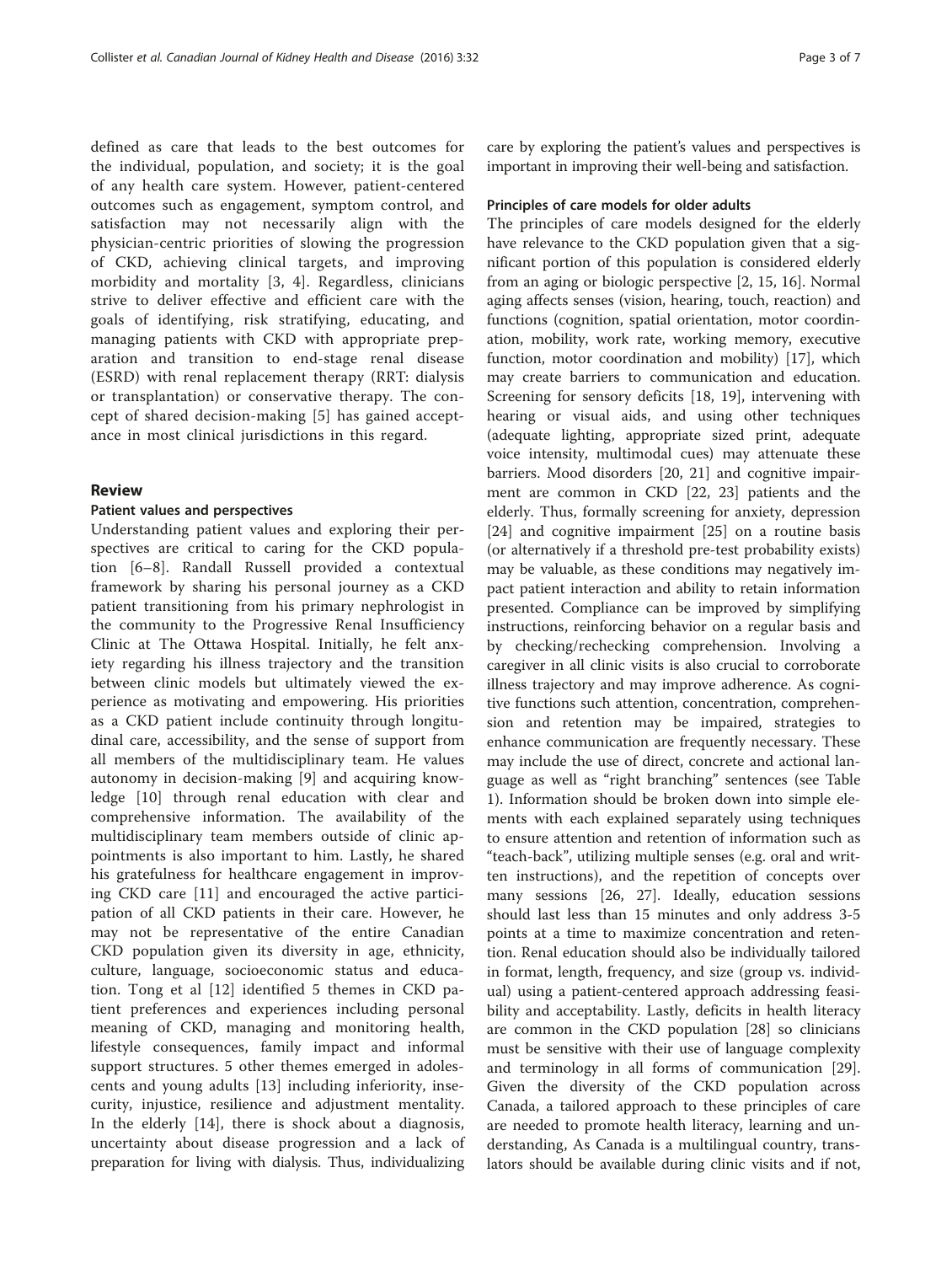<span id="page-3-0"></span>Table 1 Principles of care for older adults

| Barrier                 | Identification                                                               | Strategies                                                                                                                                                                         |
|-------------------------|------------------------------------------------------------------------------|------------------------------------------------------------------------------------------------------------------------------------------------------------------------------------|
| Sensory<br>deficits     | Screening for visual<br>acuity and hearing<br>loss formally,<br>informally   | -Referral for aids (glasses, hearing aids)                                                                                                                                         |
|                         |                                                                              | -Optimize the learning environment<br>(adequate lighting, minimize glare,<br>limit background noise)                                                                               |
|                         |                                                                              | -Written instructions with large font<br>sizing and multimodal information<br>(visual and verbal through writing,<br>pictogram, hands-on experience,<br>videos, web-links, online) |
|                         |                                                                              | -Appropriate voice intensity, pitch,<br>pacing, eye level, direct visualization<br>to allow for lip reading                                                                        |
| Cognitive<br>impairment | Screening with<br>MMSE, MoCA, clock<br>drawing, cognitive<br>battery testing | -Breakdown information into small<br>units (focus on only 3-5 issues<br>or ess per session, <15 minutes<br>per session)                                                            |
|                         |                                                                              | -Explain each element separately                                                                                                                                                   |
|                         |                                                                              | -Direct, actional, concrete language<br>("take one tablet in the morning and<br>one at night" not "take twice a day")                                                              |
|                         |                                                                              | -Individualized, tailored educational<br>sessions                                                                                                                                  |
|                         |                                                                              | -"Right branching" ("take a seat and<br>you won't miss the session" not "if<br>you don't want to miss the session,<br>take a seat")                                                |
|                         |                                                                              | -Teach-back technique                                                                                                                                                              |
|                         |                                                                              | -Involvement of caregiver                                                                                                                                                          |
|                         |                                                                              | -Refer for treatment as indicated                                                                                                                                                  |
| Mood<br>disorders       | Screening formally,<br>informally                                            | -Reassurance                                                                                                                                                                       |
|                         |                                                                              | -Simplify                                                                                                                                                                          |
|                         |                                                                              | -Pacing                                                                                                                                                                            |
|                         |                                                                              | -Refer for treatment as indicated<br>(medications, CBT)                                                                                                                            |
| Health<br>literacy      | Assuming baseline<br>limited health<br>literacy vs. screening                | -Limiting language complexity                                                                                                                                                      |
|                         |                                                                              | -The use of appropriate terminology<br>in all forms and venues of<br>communications ("high blood<br>pressure" not "hypertension")                                                  |
| Adherence               | "How many times<br>have you missed<br>(behavior) in the<br>last week?"       | -Simplify                                                                                                                                                                          |
|                         |                                                                              | -Explain (indications, consequences,<br>prioritization)                                                                                                                            |
|                         |                                                                              | -Reinforce                                                                                                                                                                         |
|                         |                                                                              | -Checking/rechecking understanding                                                                                                                                                 |
|                         |                                                                              | -Address feasibility, acceptability                                                                                                                                                |
|                         |                                                                              | -Involvement of caregiver                                                                                                                                                          |

MMSE Mini Mental Status Examination, MoCA Montreal cognitive assessment, CBT cognitive behavioral therapy

caregivers can be utilized instead if language barriers exist. Additionally, educational materials including pamphlets, posters and education sessions should be offered in the languages most prevalent in the population.

# Standardized operating procedures for physicians and multidisciplinary team members: defining inputs and outputs

Multidisciplinary CKD clinics improve clinical targets (blood pressure, ACE/ARB use, hemogloblin, calcium, phosphate, bicarbonate) and outcomes (rate of eGFR decline, acute RRT, vascular access, hospitalizations, mortality, costs) in both adult [[30](#page-6-0)–[36](#page-6-0)] and pediatric populations [\[37, 38](#page-6-0)]. However, it remains uncertain how to optimally structure multidisciplinary CKD clinics and what resources should be allocated to promote their operation. CKD care is highly variable across Canada by referral, entry, staffing, resources, focus, size, and efficiency [\[39](#page-6-0)]. This context in which the care of CKD patients is delivered influences quality but differs from province to province and center to center depending on individual program scope and current practices. Process improvement is defined as a series of action taken to identify, analyze, and improve existing processes within an organization to meet goals and objectives [\[40](#page-6-0)]. Process engineering (the identification of inputs, operations and outputs for any process) for a multidisciplinary CKD clinic involves clerks, nurses, dietician, pharmacists, physicians, rooms, equipment and actions required to ensure healthy and satisfied CKD patients. In a multidisciplinary stage 4/5 CKD clinic in Winnipeg, Manitoba [[41\]](#page-6-0), there was a redundancy in tasks and poor communication among the team with significant "down time" and wait times for patients and no clear dynamic monitoring of clinical and administrative outcomes. A time study and task consistency analysis demonstrated heterogeneity in practice. A sequence of patient flow through the clinic was established with 15 minutes allocated per encounter, SOPs for all multidisciplinary team members were created focusing on core competencies after focus group discussions and a new clinic record was created based on these SOPs. The goal of the clinic redesign by process engineering was to eliminate bottlenecks, improve patient flow and standardize quality of care through the elimination occupational uncertainty. A pre/post time study, task analysis and chart review for quality of patient care parameters was performed. Mean throughput times (time for a patient to progress through the clinic) decreased and the standard deviation of mean cycle times and physician cycle time decreased with adherence to time standards. There was less variability of task performance and no changes in clinical targets but there was an association with favorable outcomes. SOPs play an important role in multidisciplinary CKD clinics to optimize quality, efficiency and accountability.

# Framework and goals of care: CKD scorecards

The BC Renal Agency Provincial Kidney Care Committee's (KCC) goal is to provide infrastructure and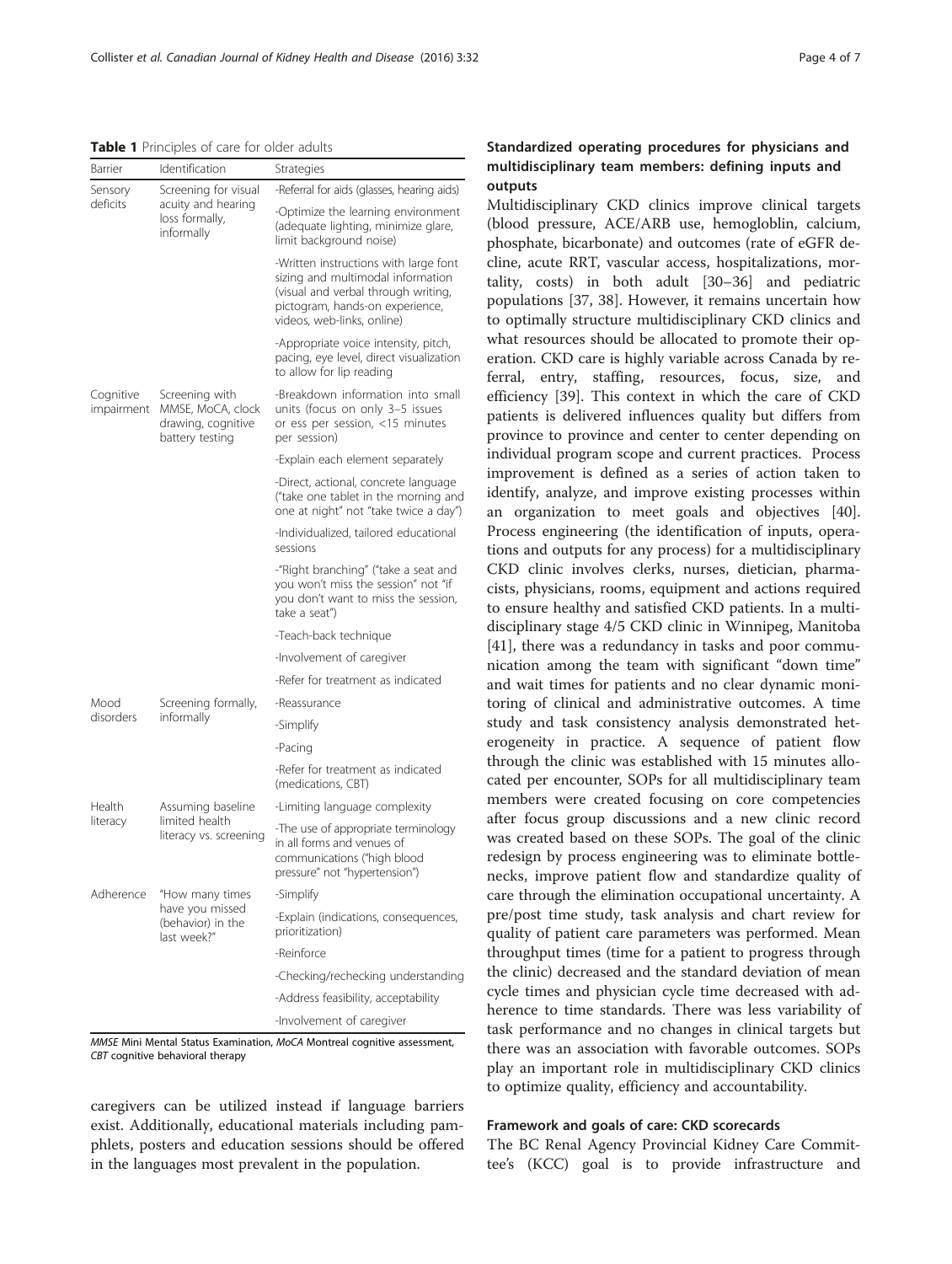<span id="page-4-0"></span>mechanisms to facilitate a provincial and interprofessional approach to improvements in CKD care [\[42](#page-6-0)]. Since the establishment of the provincial KCC in 2011, the group has involved all provincial health authorities in the creation of a formal framework including definitions, best practice documents, and a set of metrics to ensure accountability and enable quality improvement. There is a systematic gathering of data using a provincial database, which permits a description of provincial CKD clinic demographics, comorbidities, and achievement of clinical targets and outcomes. In collaboration with provincial health authorities, KCC developed a work plan that included the creation of a document entitled "Best Practices in Organizing Kidney Care" ([www.bcrena](http://www.bcrenalagency.ca/)[lagency.ca](http://www.bcrenalagency.ca/)) that outlines guidelines, protocols, and algorithms for ordering and reviewing of bloodwork, medication reconciliation, and modality education. The group has also defined the goals of CKD clinics, referral and repatriation criteria, and interprofessional team members' roles and responsibilities. In addition, the pathways for transitions between CKD and RRT modalities (hemodialysis, peritoneal dialysis, and renal transplantation) are well articulated, defining the roles for various team members.

A scorecard approach in health care terms refers to the process of formally adjudicating systems for benchmarks of quality of care defined by guidelines. Its strengths include standardized and mandatory reporting with comparisons across centers with the potential for

goal setting and improvement in outcomes. The KCC has developed and reported CKD scorecards for all clinics in an unblinded manner after establishing a set of indicators of quality of care and goals linked to best practices. For example, hemoglobin and iron target achievements would reflect implementation of anemia protocol; ACE/ARB use would reflect recommended best practice for delay of renal progression and cardiovascular health; the proportion of patients with eGFR<20ml/min and documented planned modality would indicate appropriate timing of education; the proportion of patients starting on the modality of their choice indicate appropriate timing and preparation; and independent modality rates of those attending clinics would be an 'integrated' measure of the entire process of care, including appropriate access creation and education, decision making and system functioning. Each of these measures can be mapped to a specific set of activities important to patient outcomes and system functioning. The value of the KCC provincial approach is that it has permitted knowledge translation, transparency, and standardization of CKD care with the use of the "plan, study, do, act" cycle as an iterative process. Future goals are to include measures of patient oriented outcomes and other relevant metrics, and incorporate the assessment of how to address depression/anxiety, end of life, and advanced care planning activities into future metrics. Unfortunately, a limitation of scorecards is the need for the infrastructure for information

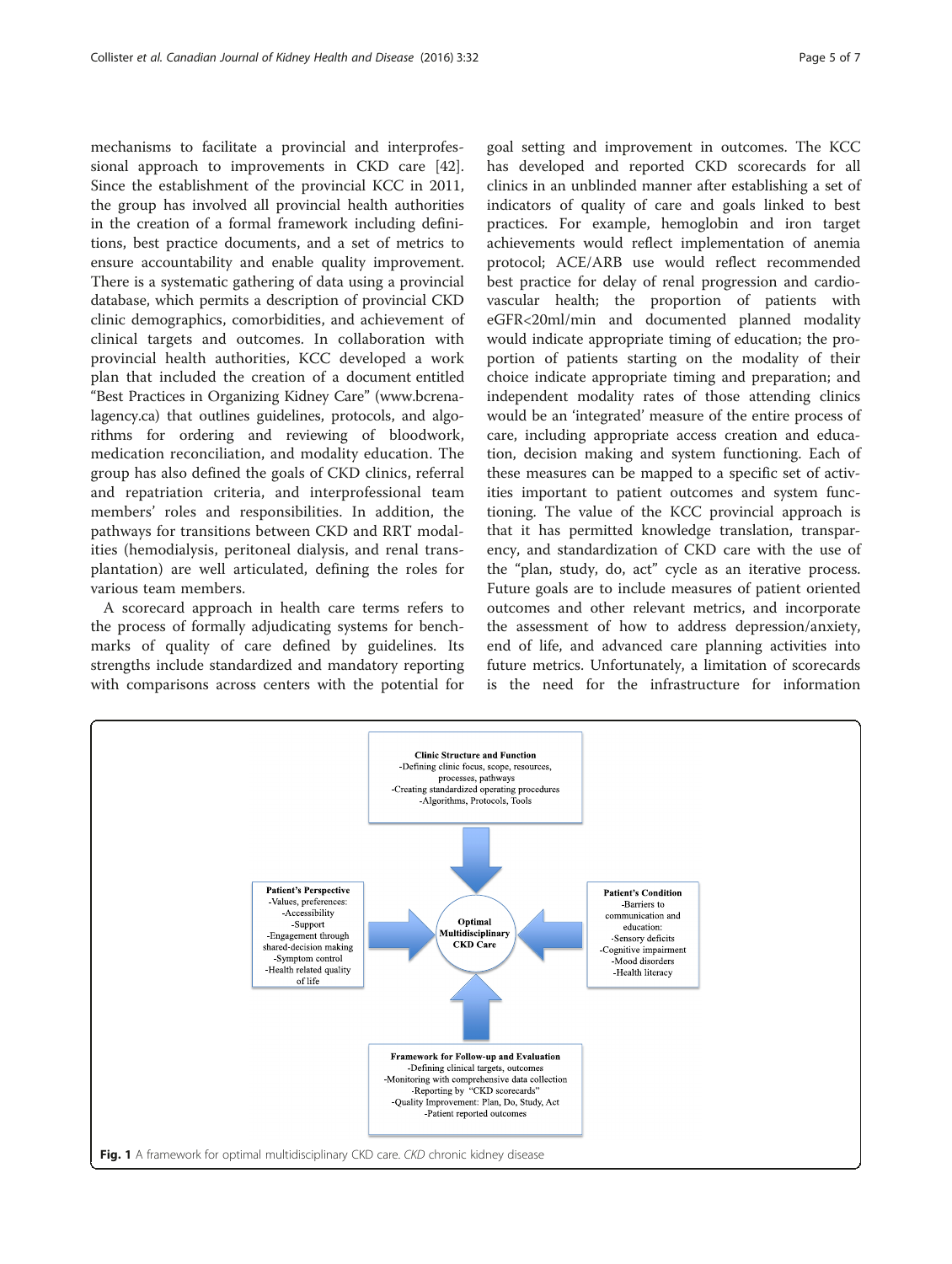<span id="page-5-0"></span>management. This is currently available through provincially based CKD information systems in some regions but may not be readily available so alternatives with their associated costs are needed to properly evaluate processes and outcomes.

## Conclusions

The symposium presented perspectives from a patient, a geriatric physician, nephrology trainee, and nephrologists experiencing CKD and working within different provincial jurisdictions. Different perspectives in health care provision are important in understanding the current state and may lead to improvement through collaboration. Key learnings included the importance of incorporating patient values and preferences into planning multidisciplinary CKD clinic structure and function, the importance of deliberate use of strategies for effective communication and education in the elderly or those with impediments to learning (cognitive, psychological, physiological), and the value of adopting SOPs among team members and standardizing renal program processes to improve efficiencies. Within a provincial framework and with a robust information system, it is possible to monitor outcomes of both patients and the system using "CKD scorecards" as part of a continuous quality improvement cycle. The concepts and strategies described in the symposium are synergistic (see Fig. [1](#page-4-0)) and, if integrated into current existing systems, may serve as a template to improve the care of patients with CKD across Canada. Understanding the barriers and opportunities to implementation of standardized kidney care in different jurisdictions across Canada is an important future work.

#### Abbreviations

ACE/ARB: angiotensin converting enzyme/angiotensin receptor blocker; CANA: Canadian Association of Nephrology Administrators; CKD: chronic kidney disease; CSN: Canadian Society of Nephrology; eGFR: estimated glomerular filtration rate; ESRD: end-stage renal disease; RRT: renal replacement therapy; SOPs: standardized operating procedures.

#### Competing interests

The authors declare that they have no competing interests.

#### Authors' contributions

DC drafted the manuscript which was critically revised by all authors. All authors have approved the final version of the manuscript.

#### Acknowledgements

We would like to thank Selina Allu for her work in preparation for and coordination of the symposium and its participants.

#### Author details

<sup>1</sup>Section of Nephrology, University of Manitoba, Winnipeg, MB, Canada. <sup>2</sup>The Ottawa Hospital, Ottawa, ON, Canada. <sup>3</sup> Division of Geriatric Medicine, McGill University, Montreal, QC, Canada. <sup>4</sup>Division of Nephrology, University of British Columbia, Vancouver, BC, Canada.

## Received: 2 December 2015 Accepted: 27 April 2016 Published online: 12 May 2016

#### References

- 1. CIHI. CORR Annual Report: Treatment of ESOF in Canada, 2004 to 2013. Canadian institute for health information. In: Canadian organ replacement register annual report: Treatment of end-stage organ failure in canada, 2004 to 2013. Ottawa, ON: CIHI; 2015.
- 2. Stevens LA, Li S, Wang C, et al. Prevalence of CKD and comorbid illness in elderly patients in the united states: Results from the kidney early evaluation program (KEEP). Am J Kidney Dis. 2010;55(3 Suppl 2):S23–33.
- 3. Bowling CB, O'Hare AM. Managing older adults with CKD: Individualized versus disease-based approaches. Am J Kidney Dis. 2012;59(2):293–302.
- 4. Stevens PE, Lamb EJ, Levin A. Integrating guidelines, CKD, multimorbidity, and older adults. Am J Kidney Dis. 2015;65(3):494–501.
- 5. Hussain JA, Flemming K, Murtagh FE, Johnson MJ. Patient and health care professional decision-making to commence and withdraw from renal dialysis: A systematic review of qualitative research. Clin J Am Soc Nephrol. 2015;10(7):1201–15.
- 6. Morton RL, Tong A, Howard K, Snelling P, Webster AC. The views of patients and carers in treatment decision making for chronic kidney disease: Systematic review and thematic synthesis of qualitative studies. BMJ. 2010;340:c112.
- 7. Bear RA, Stockie S. Patient engagement and patient-centred care in the management of advanced chronic kidney disease and chronic kidney failure. Can J Kidney Health Dis. 2014;1:24. 014-0024-7. eCollection 2014.
- 8. Tong A, Cheung K, Nair S, et al. Thematic Synthesis of Qualitative Studies on Patient and Caregiver Perspectives on End-of-Life Care in CKD. Am J Kidney Dis. 2014;63(6):913–27.
- 9. ESRD network. ESRDnetwork.org. Patient engagement and patient-centered care. Web site. http://esrdnetwork.org/patients-families/pfcc/.
- 10. Tuot DS, Plantinga LC. What patients don't know may hurt them: Knowledge and the perception of knowledge among patients with CKD. Kidney Int. 2011;80(12):1256–7.
- 11. Tong A, Chando S, Crowe S, et al. Research priority setting in kidney disease: A systematic review. Am J Kidney Dis. 2015;65(5):674–83.
- 12. Tong A, Sainsbury P, Chadban S, et al. Patients' experiences and perspectives of living with CKD. Am J Kidney Dis. 2009;53(4):689–700.
- 13. Tong A, Henning P, Wong G, et al. Experiences and perspectives of adolescents and young adults with advanced CKD. Am J Kidney Dis. 2013; 61(3):375–84.
- 14. Schell JO, Patel UD, Steinhauser KE, Ammarell N, Tulsky JA. Discussions of the kidney disease trajectory by elderly patients and nephrologists: A qualitative study. Am J Kidney Dis. 2012;59(4):495–503.
- 15. Rosner M, Abdel-Rahman E, Williams ME. ASN Advisory Group on Geriatric Nephrology. Geriatric nephrology: Responding to a growing challenge. Clin J Am Soc Nephrol. 2010;5(5):936–42.
- 16. Tonelli M, Riella MC. World kidney day 2014: CKD and the aging population. Am J Kidney Dis. 2014;63(3):349–53.
- 17. Harada CN, Natelson Love MC, Triebel KL. Normal cognitive aging. Clin Geriatr Med. 2013;29(4):737–52.
- 18. Yaffe K, Ackerson L, Hoang TD, et al. Retinopathy and cognitive impairment in adults with CKD. Am J Kidney Dis. 2013;61(2):219–27.
- 19. Vilayur E, Gopinath B, Harris DC, Burlutsky G, McMahon CM, Mitchell P. The association between reduced GFR and hearing loss: A cross-sectional populationbased study. Am J Kidney Dis. 2010;56(4):661–9.
- 20. Palmer S, Vecchio M, Craig JC, et al. Prevalence of depression in chronic kidney disease: Systematic review and meta-analysis of observational studies. Kidney Int. 2013;84(1):179–91.
- 21. Tsai YC, Chiu YW, Hung CC, et al. Association of symptoms of depression with progression of CKD. Am J Kidney Dis. 2012;60(1):54–61.
- 22. Etgen T, Chonchol M, Forstl H, Sander D. Chronic kidney disease and cognitive impairment: A systematic review and meta-analysis. Am J Nephrol. 2012;35(5):474–82.
- 23. Bugnicourt JM, Godefroy O, Chillon JM, Choukroun G, Massy ZA. Cognitive disorders and dementia in CKD: The neglected kidney-brain axis. J Am Soc Nephrol. 2013;24(3):353–63.
- 24. Novak M, Mucsi I, Mendelssohn DC. Screening for depression: Only one piece of the puzzle. Nephrol Dial Transplant. 2013;28(6):1336–40.
- 25. Tiffin-Richards FE, Costa AS, Holschbach B, et al. The Montreal Cognitive Assessment (MoCA) - a sensitive screening instrument for detecting cognitive impairment in chronic hemodialysis patients. PLoS One. 2014; 9(10):e106700.
- 26. The Gerontological Society of America. Communicating with older adults: an evidence based review of what really works. http://www.lasell.edu/